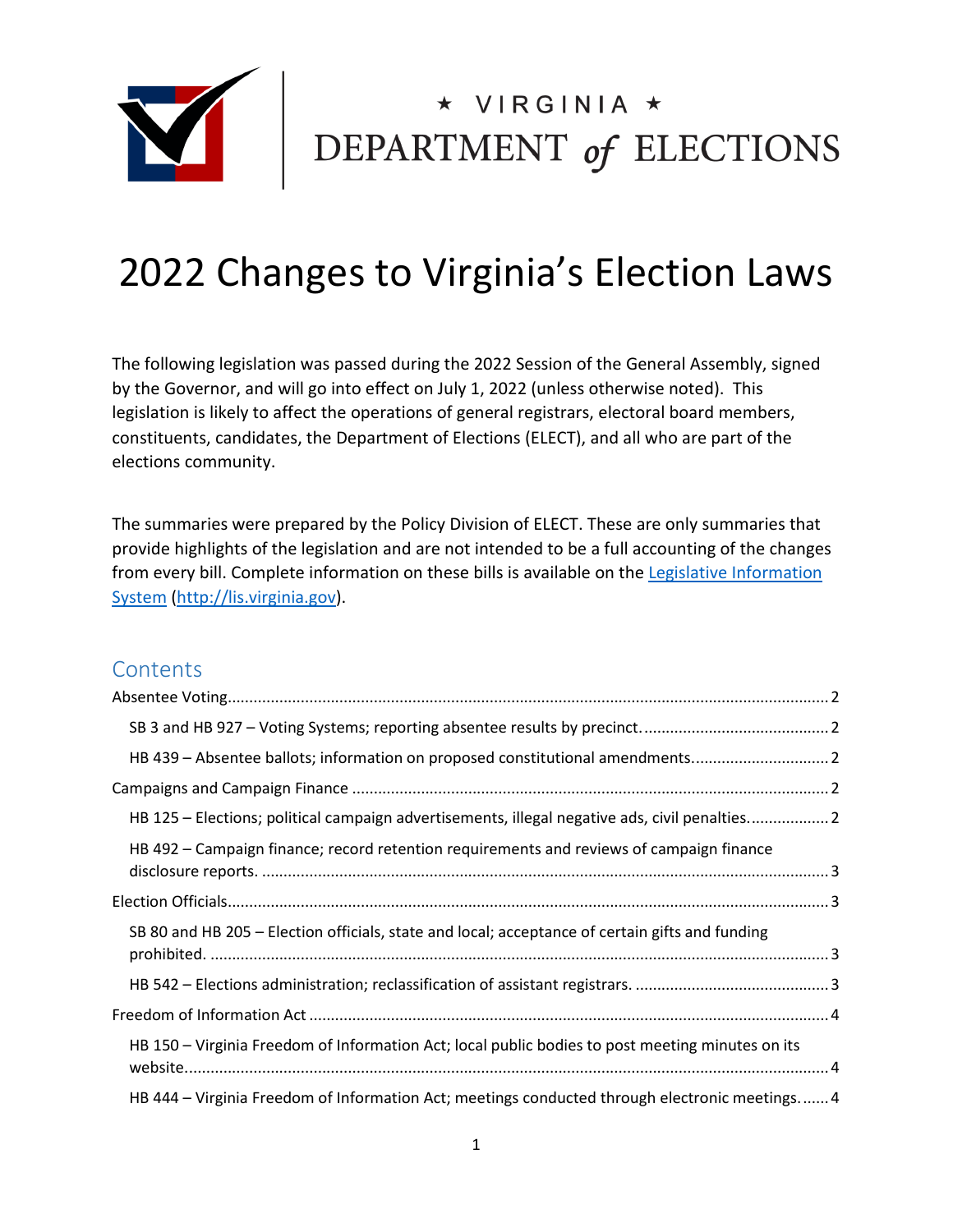

# $\begin{array}{|c|c|c|c|}\n\hline\n&\star&\;\text{VIRGINIA}\;\star\\ \n\text{DEPENDMENT of ELECTIONS}\n\end{array}$

| SB 698 – List of persons voting at elections; creating of searchable public lists prohibited4       |  |  |
|-----------------------------------------------------------------------------------------------------|--|--|
|                                                                                                     |  |  |
| HB 195 - Polling places; location requirements, waiver in certain circumstances.  4                 |  |  |
|                                                                                                     |  |  |
| SB 370 and HB 895 - Elections; local electoral boards & general registrars to perform certain risk- |  |  |
|                                                                                                     |  |  |
| SB 211 and HB 55 - Voter registration; list of decedent transmitted by St. Reg. of Vital Records to |  |  |
|                                                                                                     |  |  |

## <span id="page-1-0"></span>Absentee Votin[g](https://lis.virginia.gov/cgi-bin/legp604.exe?221+sum+SB3)

#### <span id="page-1-1"></span>[SB 3](https://lis.virginia.gov/cgi-bin/legp604.exe?221+sum+SB3) and [HB 927 – Voting Systems; reporting absentee results by precinct.](https://lis.virginia.gov/cgi-bin/legp604.exe?221+sum+HB927) Effective date: July 1, 2022

These identical bills require general registrars to report to the Department of Elections the results of absentee ballots cast by voters assigned to each precinct in the registrar's locality. The bills also include "on-demand ballot printing systems and ballot marking devices" in the definition of a voting system. The Department of Elections is also required to establish standards for ascertaining and reporting precinct level absentee results. The bills amend § 24.2-101 and § 24.2-667.1 of the Code of Virginia.

<span id="page-1-2"></span>[HB 439 – Absentee ballots; information on proposed constitutional amendments.](https://lis.virginia.gov/cgi-bin/legp604.exe?221+sum+HB439)  Effective date: July 1, 2022

This bill requires that whenever there is a proposed constitutional amendment or statewide referendum on the ballot, the printed instructions provided with the absentee ballot materials must include the Department of Elections' website address that explains the amendment or referendum. This bill amends § 24.2-706 of the Code of Virginia.

### <span id="page-1-3"></span>Campaigns and Campaign Finance

### <span id="page-1-4"></span>[HB 125 – Elections; political campaign advertisements, illegal negative ads, civil penalties.](https://lis.virginia.gov/cgi-bin/legp604.exe?221+sum+HB125) Effective date: July 1, 2022

This bill imposes a maximum \$25,000 penalty for campaign finance disclosure violations related to advertisements or campaign telephone calls that expressly advocate the election or defeat of a clearly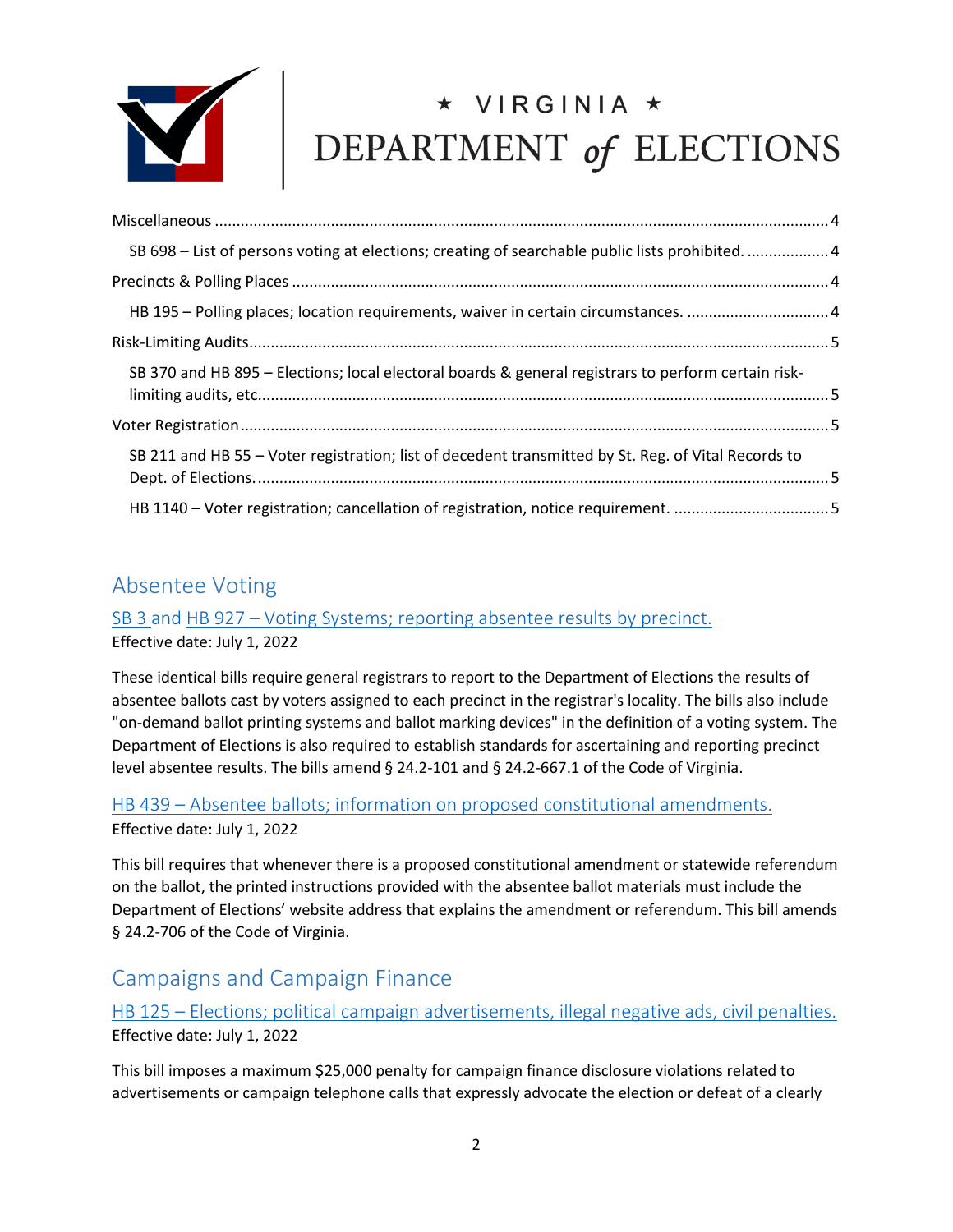

# ★ VIRGINIA ★ DEPARTMENT of ELECTIONS

identified candidate. Previously, the maximum penalty for campaign advertisement violations was \$10,000. This bill amends § 24.2-955.3 of the Code of Virginia.

#### <span id="page-2-0"></span>[HB 492 – Campaign finance; record retention requirements and reviews of campaign](https://lis.virginia.gov/cgi-bin/legp604.exe?221+sum+HB492)  [finance disclosure reports.](https://lis.virginia.gov/cgi-bin/legp604.exe?221+sum+HB492) Effective date: January 1, 2024

This bill requires the Department of Elections to review reports and records of all campaign committees for statewide office and a percentage of reports and records of campaign committees for all other offices within 180 days following the general election. Campaign committee treasurers are required to retain certain records that may be used in reviews of campaign committee accounts. No review is required for a campaign committee for any office that has received less than \$25,000 in contributions during the campaign, including the transfer of surplus funds from a prior campaign. The Department of Elections is also required to generate a report regarding result of its reviews to the State Board, the Governor, and the General Assembly by July 1 of each year following the election. This bill amends multiple sections of the Code of Virginia.

### <span id="page-2-1"></span>Election Officials

## <span id="page-2-2"></span>[SB 80](https://lis.virginia.gov/cgi-bin/legp604.exe?221+sum+SB80) and [HB 205 – Election officials, state and local; acceptance of certain gifts and](https://lis.virginia.gov/cgi-bin/legp604.exe?221+sum+HB205)  [funding prohibited.](https://lis.virginia.gov/cgi-bin/legp604.exe?221+sum+HB205)

Effective date: July 1, 2022

These identical bills prohibit the State Board, the Department of Elections, each local Electoral Board, and all offices of the general registrar from soliciting, accepting, using, or disposing of any money, grants, property, or services, given by a private individual or nongovernmental entity for the purpose of funding voter education and outreach programs, voter registration programs, or any other expense incurred in the conduct of elections. The prohibition does not apply to: (i) the operation of polling places or voter satellite offices in a facility furnished by a prohibited entity; or (ii) the acceptance of federal government grants that have been funded in whole or part by donations from a prohibited entity. The bills add a new section § 24.2-124.1 to the Code of Virginia.

#### <span id="page-2-3"></span>[HB 542 – Elections administration; reclassification of assistant registrars.](https://lis.virginia.gov/cgi-bin/legp604.exe?221+sum+HB542) Effective date: July 1, 2022

This bill reclassifies assistant registrars as deputy registrars, and makes no changes to the roles and responsibilities of a general registrar and/or their deputy. This bill amends multiple sections of the Code of Virginia.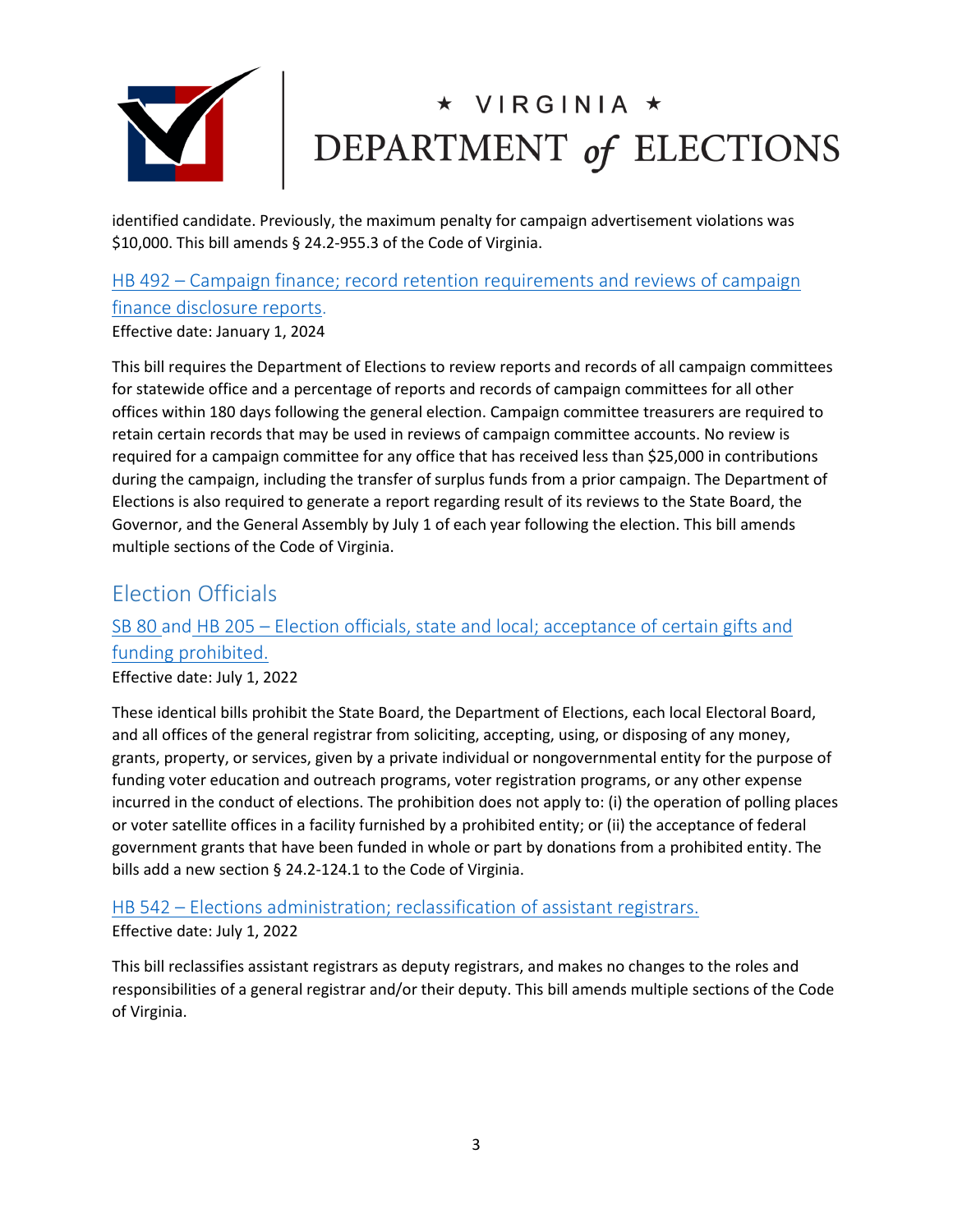

# ★ VIRGINIA ★ DEPARTMENT of ELECTIONS

### <span id="page-3-0"></span>Freedom of Information Act

<span id="page-3-1"></span>[HB 150 – Virginia Freedom of Information Act; local public bodies to post meeting](https://lis.virginia.gov/cgi-bin/legp604.exe?221+sum+HB150)  [minutes on its website.](https://lis.virginia.gov/cgi-bin/legp604.exe?221+sum+HB150)

Effective date: July 1 2022

This bill requires any local public body subject to the Freedom of Information Act to post meeting minutes on its official public government website within seven working days of final approval of the minutes. This bill adds a new section § 2.2-3707.2 to the Code of Virginia.

### <span id="page-3-2"></span>[HB 444 – Virginia Freedom of Information Act; meetings conducted through electronic](https://lis.virginia.gov/cgi-bin/legp604.exe?221+sum+HB444)  [meetings.](https://lis.virginia.gov/cgi-bin/legp604.exe?221+sum+HB444)

Effective date: September 1, 2022

This bill amends existing provisions concerning electronic meetings held by public bodies. This bill allows all public bodies *other than* local governing bodies, local school boards, planning commissions, architectural review boards, zoning appeals boards, and boards with the authority to deny, revoke, or suspend a professional or occupational license, to conduct all-virtual public meetings during situations other than declared states of emergency, where all of the members who participate do so remotely and that the public may access through electronic communications means. Definitions, procedural requirements, and limitations for all-virtual public meetings are listed in the bill, along with technical amendments. This bill also adds section § 2.2-3708.3 to the Code of Virginia.

### <span id="page-3-3"></span>Miscellaneous

<span id="page-3-4"></span>[SB 698 – List of persons voting at elections; creating of searchable public lists prohibited.](https://lis.virginia.gov/cgi-bin/legp604.exe?221+sum+SB698&221+sum+SB698) Effective date: July 1, 2022

This bill prohibits the recipient of a list of registered voters from publishing on the internet any of the information contained in such a list as a database, list, or other similar searchable format. This bill also prohibits sharing a list of registered voters with any third party for such purpose. This bill amends § 24.2- 405 of the Code of Virginia.

### <span id="page-3-5"></span>Precincts & Polling Places

#### <span id="page-3-6"></span>[HB 195 – Polling places; location requirements, waiver in certain circumstances.](https://lis.virginia.gov/cgi-bin/legp604.exe?221+sum+HB195) Effective date: July 1, 2022

This bill provides that in the event that there is no suitable building that could be used for a polling place within a precinct or within one mile of the precinct boundary, the general registrar or the governing body of the locality may request from the Department of Elections a waiver to establish a polling place that does not meet the location requirements. The Department of Elections may impose any conditions necessary or appropriate on the waiver to ensure accessibility and security of the polling place and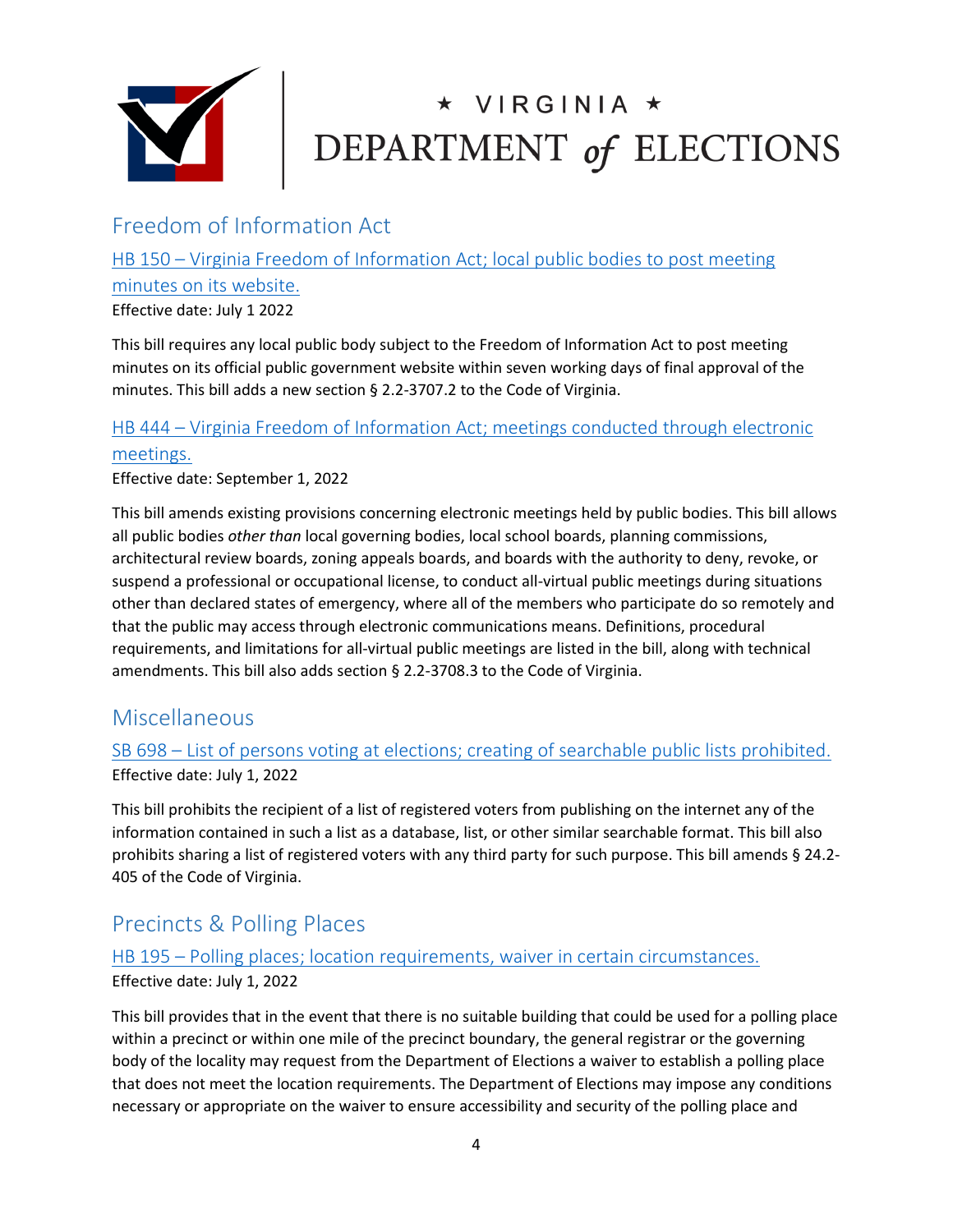

# ★ VIRGINIA ★ DEPARTMENT of ELECTIONS

compliance with any other requirements of state or federal law. This bill amends § 24.2-310 of the Code of Virginia.

### <span id="page-4-0"></span>Risk-Limiting Audits

<span id="page-4-1"></span>[SB 370](https://lis.virginia.gov/cgi-bin/legp604.exe?221+sum+SB370) and [HB 895 – Elections; local electoral boards & general registrars to perform](https://lis.virginia.gov/cgi-bin/legp604.exe?221+sum+HB895)  [certain risk-limiting audits, etc.](https://lis.virginia.gov/cgi-bin/legp604.exe?221+sum+HB895)

Effective date(s): July 1, 2022; July 1, 2023; and July 1, 2024

These identical bills amend various sections of Virginia Code and adds section § 24.2-671.2, which sets new standards for the conduct of risk-limiting audits. The bills require risk-limiting audits to be performed *before* the certification of election results. The bills also extend the certification of the November election by the State Board from the fourth Monday in November to the first Monday in December. The Department of Elections is required to convene a workgroup to consider and propose a process and timeline for implementing risk-limiting audits of statewide contests. While the bills are effective July 1, 2022, there are two provisions in the bills that have delayed effective dates.

*Effective July 1, 2023*, audits must be conducted for (i) at least one randomly selected contested race for the General Assembly in the year of a general election for members of the General Assembly; and (ii) any other contested race that is necessary to ensure that each locality participates in a risk-limiting audit of an office within its jurisdiction at least once every five years.

*Effective July 1, 2024* audits must be conducted for at least one randomly selected contested race for a local office that requires certification by the State Board in any year in which there is not a general election for statewide office.

### <span id="page-4-2"></span>Voter Registration

### <span id="page-4-3"></span>[SB 211](https://lis.virginia.gov/cgi-bin/legp604.exe?221+sum+SB211) and [HB 55 – Voter registration; list of decedent transmitted by St. Reg. of Vital](https://lis.virginia.gov/cgi-bin/legp604.exe?ses=221&typ=bil&val=HB55)  [Records to Dept. of Elections.](https://lis.virginia.gov/cgi-bin/legp604.exe?ses=221&typ=bil&val=HB55)

Effective date: July 1, 2022

These identical bills require the State Registrar of Vital Records to transmit a weekly list of decedents to the Department of Elections. Previously, the list of decedents was transmitted monthly. General registrars will be required to promptly cancel the registrations of person known to be deceased or otherwise disqualified to vote utilizing the information provided in the lists. The bills amend § 24.2-408 and § 24.2-427 of the Code of Virginia.

<span id="page-4-4"></span>[HB 1140 – Voter registration; cancellation of registration, notice requirement.](https://lis.virginia.gov/cgi-bin/legp604.exe?221+sum+HB1140) Effective date: July 1, 2022